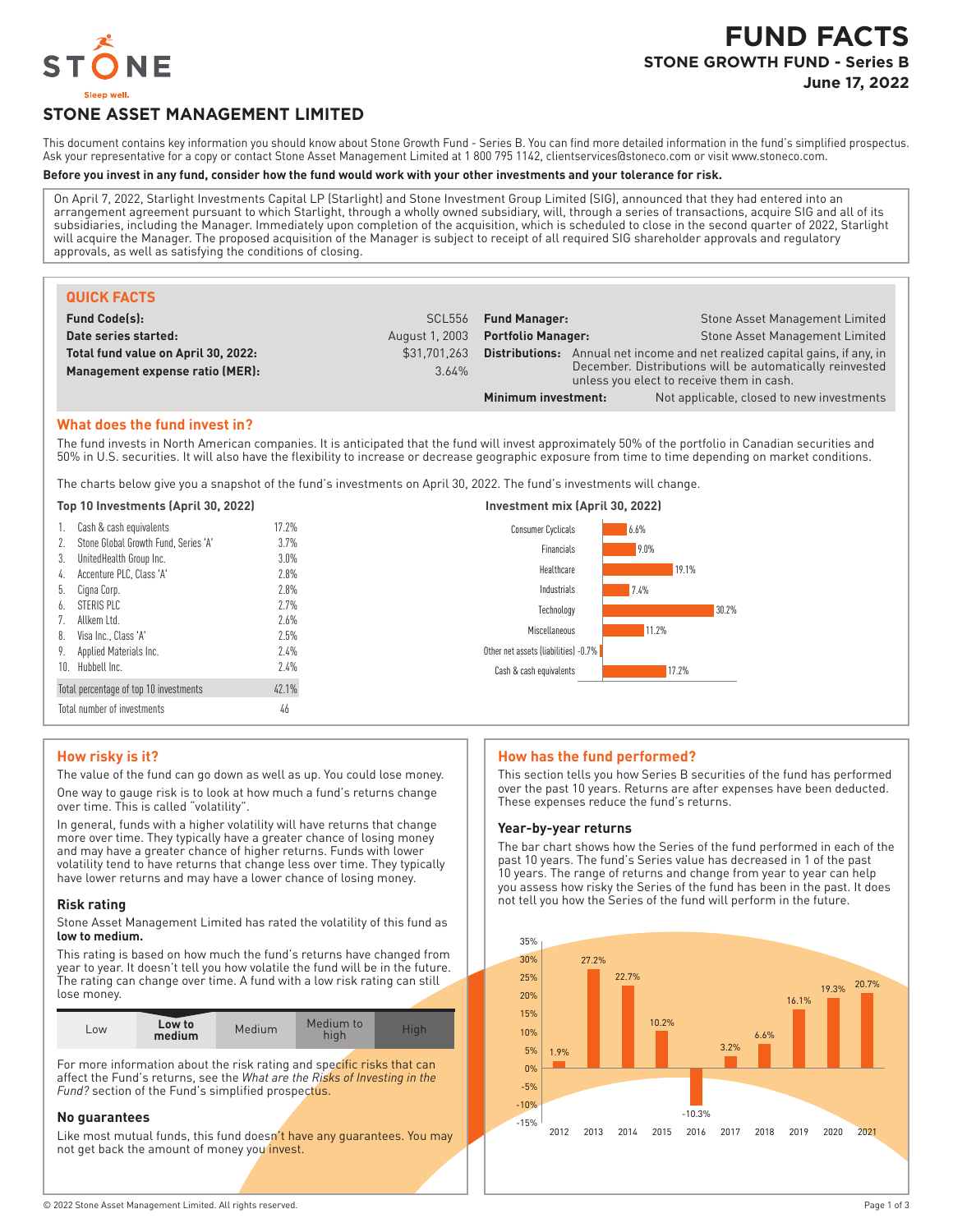

## **Best and worst 3-month returns**

This table shows the best and worst returns for Series B securities of the fund in a 3-month period over the past 10 years. The best and worst 3-month returns could be higher or lower in the future. Consider how much of a loss you could afford to take in a short period of time.

|                    | Return  | 3 months ending | If you invested \$1,000 at the beginning of the period |
|--------------------|---------|-----------------|--------------------------------------------------------|
| <b>Best return</b> | 16.32%  | June 30, 2020   | Your investment would rise to \$1,163.20.              |
| Worst return       | -14 08% | March 31, 2016  | Your investment would drop to \$859.20.                |

## **Average return**

The annual compound return of the Series of the fund was approximately 9.2% over the past 10 years. If you had invested \$1,000 in the Series of the fund 10 years ago, your investment would now be worth \$2,420.09.

| Who is this fund for? |  |  |  |  |  |
|-----------------------|--|--|--|--|--|
|-----------------------|--|--|--|--|--|

#### **This fund is suitable for investors:**

- Seeking capital growth
- With a mid-term to long-term investment horizon with a low to medium risk tolerance

This fund may not be suitable for investors with a short-term investment horizon.

## **A word about tax**

In general, you'll have to pay income tax on any money you make on a fund. How much you pay depends on the tax laws where you live and whether or not you hold the fund in a registered plan such as a Registered Retirement Savings Plan or a Tax-Free Savings Account. Keep in mind that if you hold your fund in a non-registered account, fund distributions are included in your taxable income, whether you get them in cash or have them reinvested.

## **How much does it cost?**

The following tables show the fees and expenses you could pay to buy, own and sell Series B securities of the fund.

The fees and expenses – including any commissions – can vary among series of a fund and among funds. Higher commissions can influence representatives to recommend one investment over another. Ask about other funds and investments that may be suitable for you at a lower cost.

## **1. Sales charges**

Series B is the deferred sales charge option.

| <b>Sales charge option</b> | What you pay                                                                                                                                                                                                                                    |                                                                                                    | <b>How it works</b>                                                                                                                                                                                                                                                                                                                                                               |
|----------------------------|-------------------------------------------------------------------------------------------------------------------------------------------------------------------------------------------------------------------------------------------------|----------------------------------------------------------------------------------------------------|-----------------------------------------------------------------------------------------------------------------------------------------------------------------------------------------------------------------------------------------------------------------------------------------------------------------------------------------------------------------------------------|
|                            | in percent $(\%)$                                                                                                                                                                                                                               | in dollars (\$)                                                                                    |                                                                                                                                                                                                                                                                                                                                                                                   |
| Deferred sales<br>charge   | If you sell within:<br>year of buying:<br>2 years of buying:<br>$5.00\%$<br>3 years of buying:<br>4 years of buying:<br>3.50%<br>5 years of buying:<br>3.00%<br>6 years of buying:<br>2.50%<br>7 years of buying:<br>2.00%<br>Thereafter<br>Nil | \$0 to \$60 when you<br>$6.00\%$ sell securities with<br>an original cost of<br>$4.00\%$   \$1,000 | When you buy the fund, Stone pays your representative's firm a commission of<br>$5\%$ .<br>When you sell your investment, you may be charged a redemption fee.<br>The amount you pay is based on what you paid for the securities and the date<br>you purchased the securities.<br>You can sell up to 10% of your securities each year without paying a deferred<br>sales charge. |